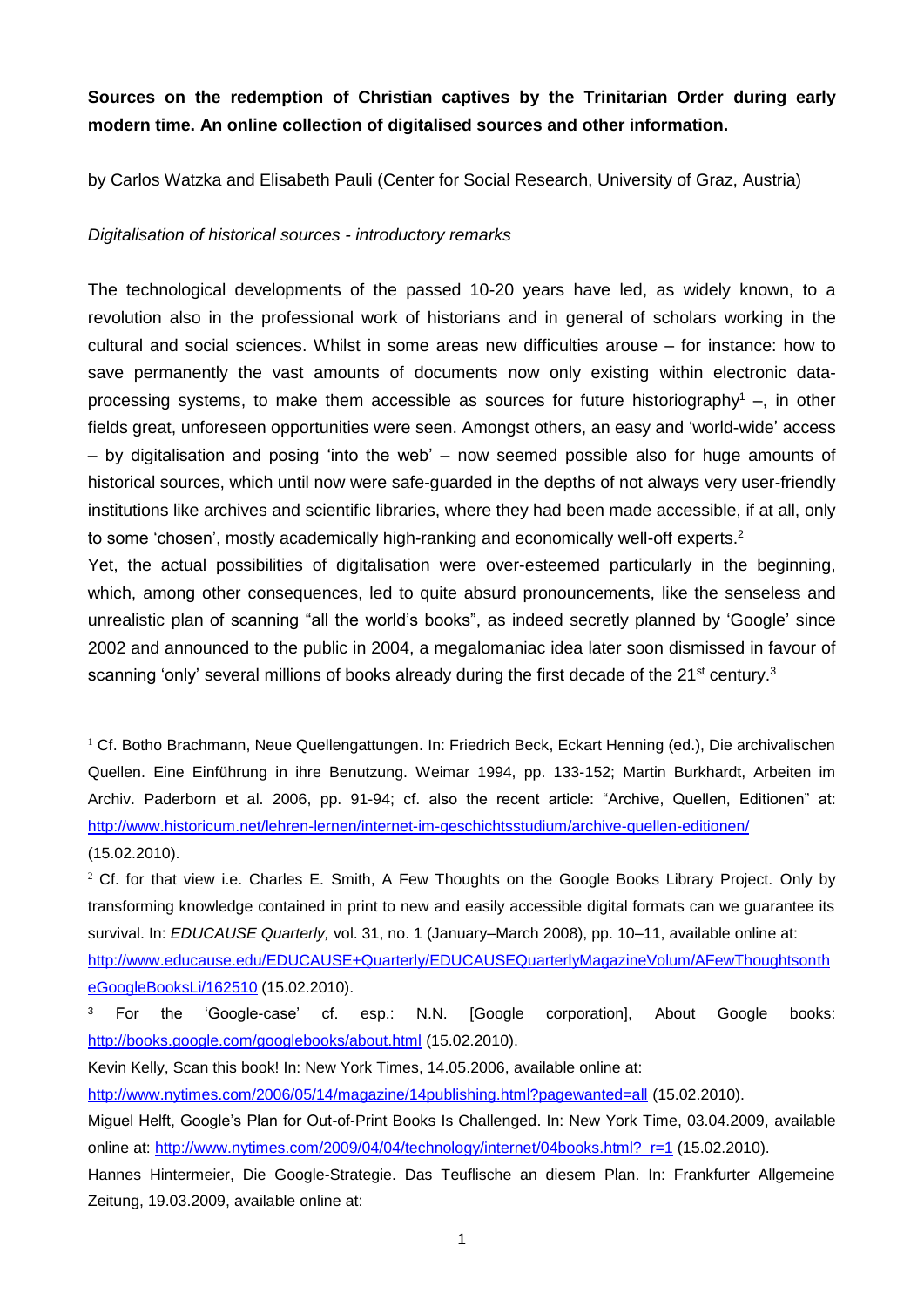Apart from legal problems, enormous costs (in terms of working time, technical instruments, and therefore, of course, of money) and technical difficulties yet hindered the realisation of large parts of such gigantic projects until 2010.

Particularly, it remains questionable, if projects to digitalise "all contents" of national archives etc, that is billions of documents of very different size, shape, material etc. will ever become realistic.<sup>4</sup>

Yet, some change just now is happening at a field somewhat easier to handle, the one of printed books' digitalisation, and again, Google is at the forefront of activities, using the concept of "private-public-partnership" with public libraries. In early 2010, for instance, the Austrian National Library agreed with the corporation to "digitalise and make accessible online" "its complete historical stock of books from the 16<sup>th</sup> to the 19<sup>th</sup> century".<sup>5</sup> Not only the physical copies of the books remain, but also the digitalised versions will become property of the Austrian National Library, and the scans will be offered for download not only at Google books, but also will be made available (and, in fact, partly already are!) for free download by the Austrian National Library itself, which will also dispose of the full rights of using them in the future, but gives non-exclusive rights for the use of the digitalised versions to Google, too.

Therefore, at least from the point of legal and power relations, this new approach seems acceptable also from a standpoint of securing public interests in free access to the printed cultural heritage. One still will have to wait for the results, particularly regarding the question, if it will be possible to produce *qualitatively sufficient* scans of such enormous amounts of text material. If this succeeds – and recently scanned books available online at Google books $6$  already give hope for that (in contrast to earlier elaborates, which partly were of poor readability) – it will be indeed of great value also for academic research. This of course is even more true as meanwhile, similar agreements, which seem to accomplish not only to Google's, but also to the public interests in this matter now, are already in virtue for more than 20 university, national or otherwise public libraries, mainly in Europe and the USA.<sup>7</sup>

Nonetheless the physical existence of libraries etc. probably will not cease in the near future as would-be "superfluous", and this is even more unlikely for such institutions as archives, although

[http://www.faz.net/s/RubCF3AEB154CE64960822FA5429A182360/Doc~EEADFBE2D64E9489B96A115D1](http://www.faz.net/s/RubCF3AEB154CE64960822FA5429A182360/Doc~EEADFBE2D64E9489B96A115D147378F07~ATpl~Ecommon~Scontent.html) [47378F07~ATpl~Ecommon~Scontent.html](http://www.faz.net/s/RubCF3AEB154CE64960822FA5429A182360/Doc~EEADFBE2D64E9489B96A115D147378F07~ATpl~Ecommon~Scontent.html) (15.02.2010).

In the shape of a traditional book, the critique of Google's plans was formulated recently by: Jean-Noël Jeanneney, Quand Google défie l'Europe. Plaidoyer pour un sursaut. Paris 2005. An English translation later appeared under the title "Google and the myth of universal knowledge" (Chicago 2007).

<sup>4</sup> Cf. the current, still miserable state of the "Europeana", particularly for the field of written sources: [www.europeana.eu.](http://www.europeana.eu/) The pertaining problems were discussed recently i.e. in: Hendrik Werner, Wer scannt die Bücher, scannt die Namen, at: Welt online, 12.01.2010: [http://www.welt.de/die](http://www.welt.de/die-welt/kultur/article5815393/Wer-scannt-die-Buecher-scannt-die-Namen.html)[welt/kultur/article5815393/Wer-scannt-die-Buecher-scannt-die-Namen.html](http://www.welt.de/die-welt/kultur/article5815393/Wer-scannt-die-Buecher-scannt-die-Namen.html) (15.02.2010).

<sup>5</sup> Österreichische Nationalbibliothek – Max Kaiser, Austrian Books Online, at: <http://www.onb.ac.at/bibliothek/austrianbooksonline.htm> (05.10.2010).

<sup>6</sup> Google books: [http://books.google.com](http://books.google.com/) (05.10.2010).

<u>.</u>

<sup>7</sup> See: Google books, Liberary Partners:<http://books.google.com/googlebooks/partners.html> (05.10.2010).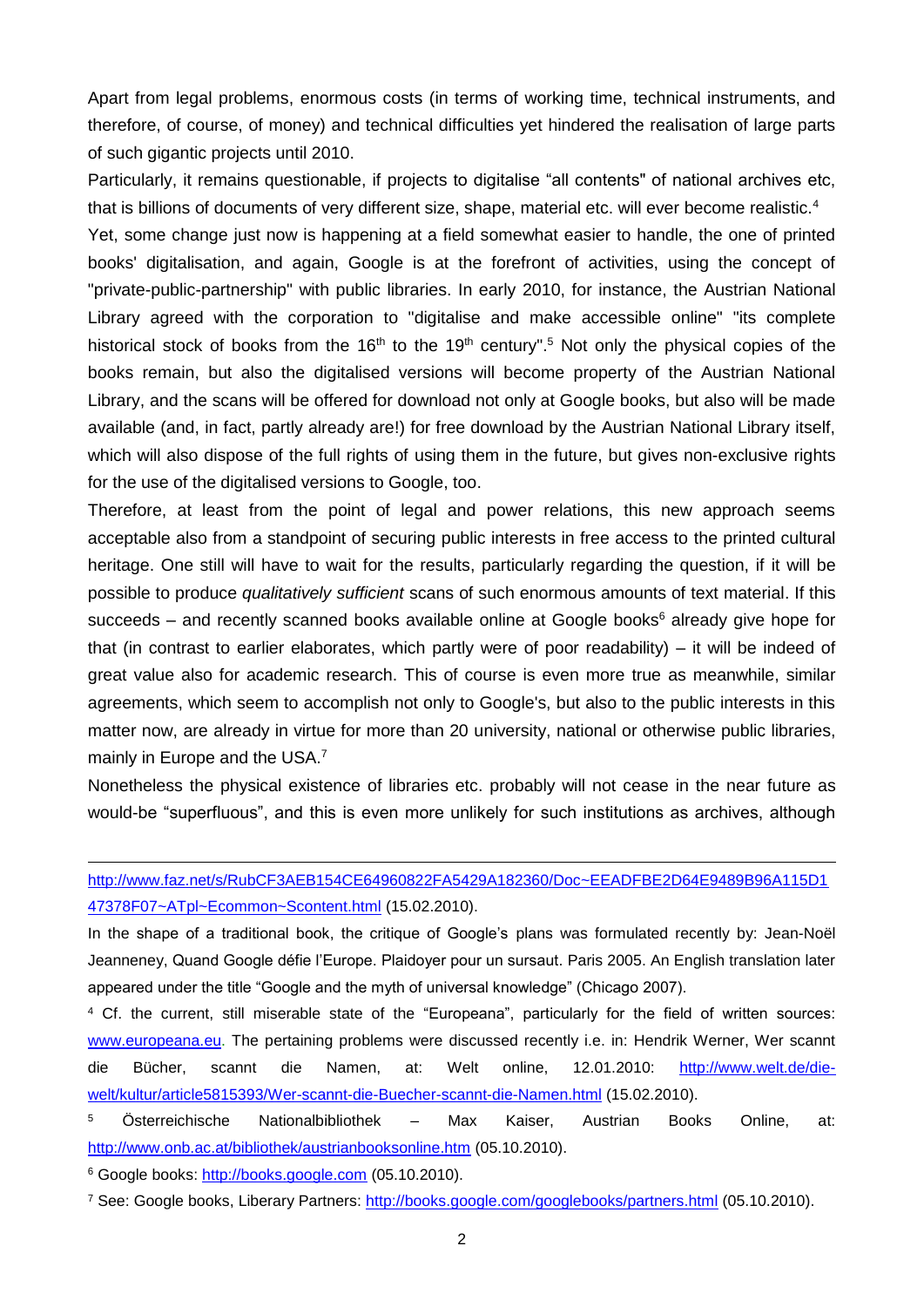such closing-downs were already suggested by some economists and officials for the reason of saving money, of course in ignorance of the fact, that a digital representation cannot replace entirely the material existence of a document in most cases, regarding its potential heuristic value.<sup>8</sup> Within this context, specialised digital collections of historical documents, concentrating on certain topics, distinct archival stocks etc. become more and more attractive, not at least because of the shortening of search processes, which becomes more urgent with the amount of material available online, but impossible to oversee even under the condition of an already defined, very precise search topic. Particularly, this is true for projects for scholar and scientific purposes, because they, in general, meet very particular interests and needs.

Moreover, such offers sometimes can be realised for relatively low costs, if related to research activities already pursued by the providing professionals: During the last decades, as analogue and, later, digital copies of sources from many institutions were available quite easy and inexpensive, more or less extended collections of copied documents became part of the research processes on historical subjects.<sup>9</sup> Therefore, if a digitalisation project is 'added' to already conducted 'conventional' research, considerable parts of the work necessary for the construction of an online-database – as the collection, assembling, structuring and evaluating of pertaining sources – are probably already done, and providing documents of supposed value for other scholars and/or students within the web can create additional value for the scientific community.

1

<sup>&</sup>lt;sup>8</sup> Cf. the remarkable suggestion by the audit office of the Province of Saxony, Germany, in 2003, for the State Archives of the province, to digitalise all sources and then burn the originals, reported in: Burkhard, Arbeiten im Archiv, S. 91. To evaluate the potential losses due to exclusively electronically storage of images or texts of historical sources cf. Friedrich Beck, Eckart Henning (ed.), Die archivalischen Quellen. Eine Einführung in ihre Benutzung. Welimar 1994, particularly the contributions on the material aspects of written sources: Ilka Hebig, Schriftträger und Schreibmaterialien. In: ibid., pp. 153-162, Dieter Hebing, Siegel und andere Beglaubigungsmittel. In: ibid., pp. 207-218.

<sup>9</sup> For an interesting application cf. the virtual reconstruction of at least some parts of the large and ancient, recently destroyed archive of the City of Cologne: [http://www.historischesarchivkoeln.de](http://www.historischesarchivkoeln.de/) (15.02.2010). In Austria, in the particular field of history of religion, important digitalisation projects are carried out by the Institut zur Erschließung und Erforschung kirchlicher Quellen (IEEkQ), St. Pölten, and ICARUS – International Centre for Archival Research, Vienna. Cf.<http://www.monasterium.net/at> (15.02.2010).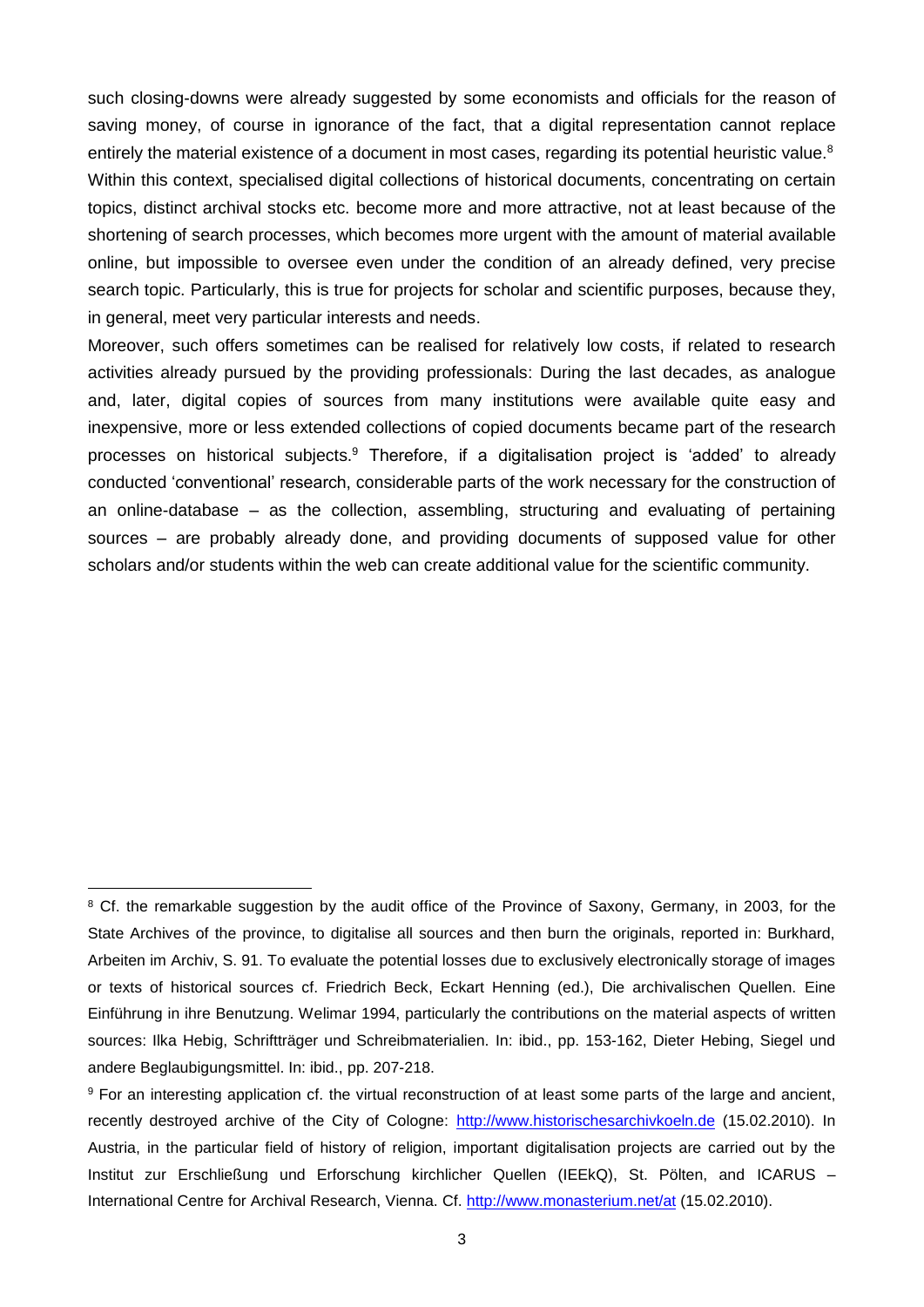#### *The aim of the project*

The project to be presented here, called Online-Sammlung von Quellen und Informationen zur Geschichte des Ordens der Unbeschuhten Trinitarier in der österreichischen Monarchie und im Heiligen Römischen Reich 1688-1783, respectively Online collection of sources and information regarding the history of the order of the Discalced Trinitarians in the Habsburg monarchy and the Holy Roman Empire 1688-1783, provides an internet-based collection of sources and data, related to the activities of the Trinitarian order in the field of the redemption of slaves within early modern time. That seems particularly worthy since most of even the printed sources concerning the early modern history of redemptions of Christians enslaved in Muslim countries by this catholic organisation are very rare and difficult to access at the few libraries or institutions, which own copies of them. Therefore, a presentation of original texts in a peculiar online database may contribute to make scholar work related to that topic more efficient.

The first stage of the collection already can be used online at:

<http://www-classic.uni-graz.at/cfs1www/trinitaria-collectio/> or

### [http://www.trinitaria-collectio.uni.graz.at](http://www.trinitaria-collectio.uni.graz.at/)

1

For the beginning stages, we confined our collection on sources from Central and Southern Europe, and the 17<sup>th</sup> and 18<sup>th</sup> century, for the simple reason that we mainly dealt with these regions and periods in our research so far, $10$  and therefore collected considerable amounts of pertaining material. This focus could be extended later on, if possibilities and demand arise, especially due to cooperations with scholars working on the history of the Trinitarian order in other regions and periods. We have to thank Ernstpeter Ruhe, emeritus Professor for Romance philology at the University of Würzburg, Germany, at this occasion, who did not only contribute a lot to the first stage of the database, which is going online during 2010, by generously sharing relevant sources with us for the purpose of this project developed in cooperation with him, but who had the idea for the whole project, too.<sup>11</sup>

<sup>10</sup> Our current research project "Charitable catholic orders in Central Europe 1605-1783. Social innovations and cultural transfers by monastic organisations – the example of the activities of the Charitable Brethren and the Discalced Trinitarians", is conducted at the Center for Social Research of the University of Graz and financed by the Austrian Science Fund (Fonds zur Förderung der wissenschaftlichen Forschung). For interim results, concerning the History of the Trinitarian order, cf. the other contribution of us to this online volume, moreover; Elisabeth Pauli, Befreiung aus tyrannischer Gefangenschaft. Der Trinitarierorden in der Habsburgermonarchie und die Rückführung christlicher Sklaven aus dem Osmanischen Reiuch und seinen Vasallenstaaten (1688-1783). In: Archiv für Kulturgeschichte 90/2 (2008), pp. 351-378; Elisabeth Pauli, Der Orden der Allerheiligsten Dreifaltigkeit von der Erlösung der Gefangenen und seine Tätigkeit in den habsburgischen Ländern (1688-1783). In: Heidemarie Specht, Ralph Andraschek-Holzer (Hg.), Bettelorden in Mitteleuropa. Geschichte, Kunst, Spiritualität. St. Pölten 2008, pp. 133-164.

<sup>11</sup> For Ruhe's studies regarding the Trinitarian order and the redemption of Christians in the Muslim-ruled countries cf. esp. Ernstpeter Ruhe, L'aire du soupçon. Les récits de captivité en langue allemande (XVIe-XIXe siècles). In: Anne Duprat, Emilie Picherot (ed.), Récits d'Orient dans les littératures d'Europe (XVI<sup>e</sup>-XVII<sup>e</sup> siècles), Paris 2008, pp. 185-200; Ernstpeter Ruhe, Dire et ne pas dire. Les récits de captifs germanophones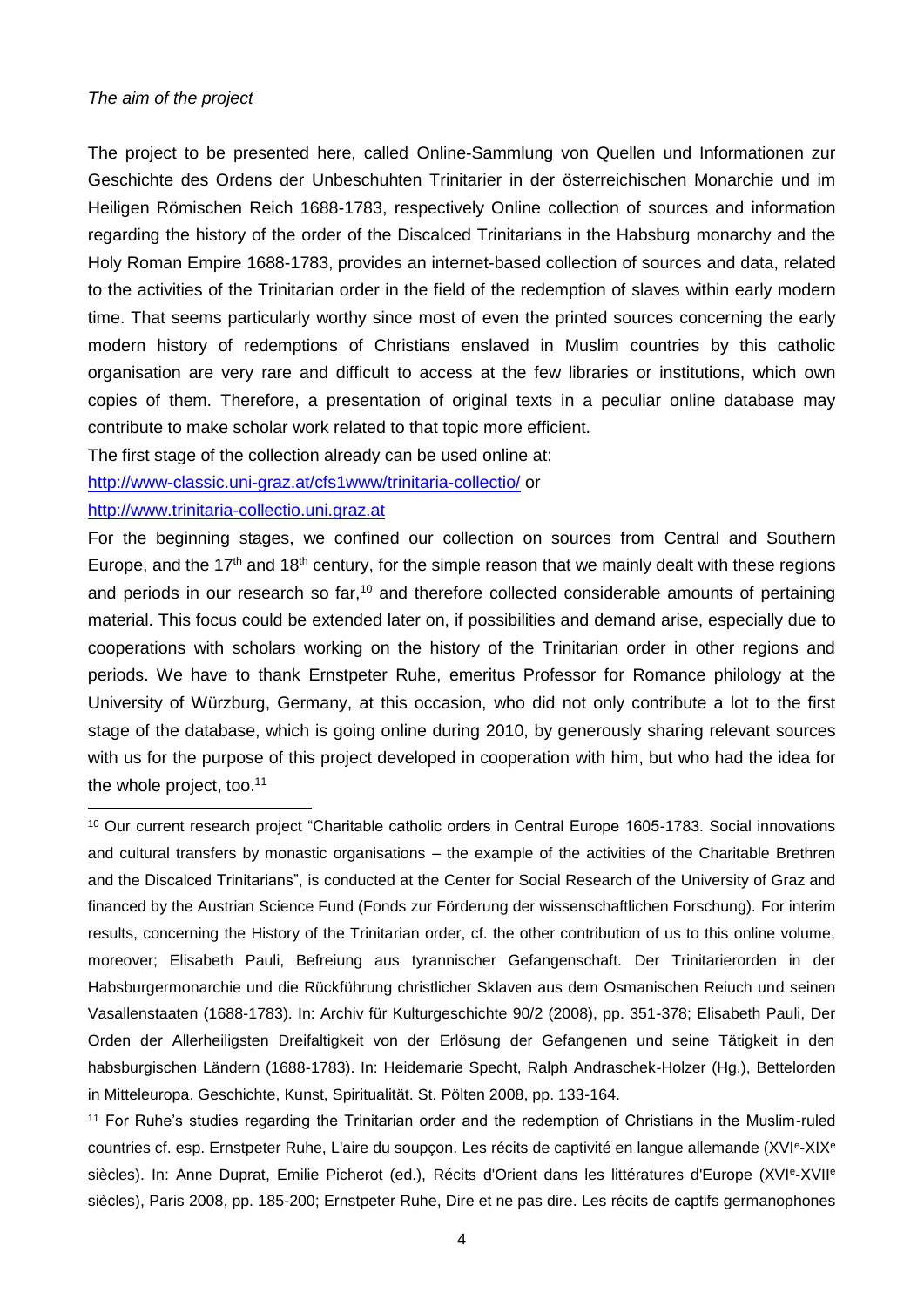#### *Legal aspects*

A crucial problem of editions of historical sources, whether digital or not, is the compliance to legal demands. The full reproduction of texts and/or images of documents, in contrast to their 'simple' academic use in form of description, interpretation and partial citation, often requires particular permission of the owner of the original document (despite of any rights of the author himself and his heirs, which do not have to be taken into account when dealing with the time period before 1800, of course).<sup>12</sup> The online-database presented here, therefore contains only material, for which the rights for publication have been clarified in advance, by permissions given by institutions or persons disposing of original sources or by some other way: Especially for those printed sources, which due to a lack of interest for a non-scientific public are not too expensive, it sometimes was easier for us, already during the collection of materials, to purchase original copies of books from antiquarians (which during the last years became much easier by 'the web', too), with the further advantage to gain the rights of use by this, too. Other sources presented by us were made freely accessible within the internet, without restrictions for further use, by other owners of originals.

### *Technical aspects*

<u>.</u>

The online database "trinitaria-collectio" is situated physically on a server of, and virtually embedded within the web-pages of the Karl-Franzens-University of Graz, Austria:

<http://www-classic.uni-graz.at/cfs1www/trinitaria-collectio/> or

[http://www.trinitaria-collectio.uni.graz.at](http://www.trinitaria-collectio.uni.graz.at/)

Due to this organisational embedment it is guaranteed, that the sources chosen for onlinepublication will stay accessible via internet at least for a middle-term-perspective, too, which seems decisive in regard of the sustainability of the project.

At the cited page, a short introduction into the collection is given by us, at the moment only in German, but soon also in those languages, we consider most relevant with regard of the potential users – English, French, Italian, Spanish, and, last but not least, Latin.

From the main page, the user can look for his way to the single sources then by two ways:

1. by using the "systematic overview"-subpage, which classifies the documents presented there in the following categories:

et les cérémonies de retour. In: François Moureau (ed.), Captifs en Méditerranée (XVI<sup>e</sup> - XVII<sup>e</sup> siècles). Histoires, récits et légendes, Paris 2008, pp. 119-133.

<sup>12</sup> Of course, the rules of copyright vary a lot from country to country, posing not a little problem to the handling of pertaining questions in the case of internet-publications. For an overview on this matter cf. Paul Goldstein, International Copyright. Principles, Law, and Practice. Oxford et al. 2001.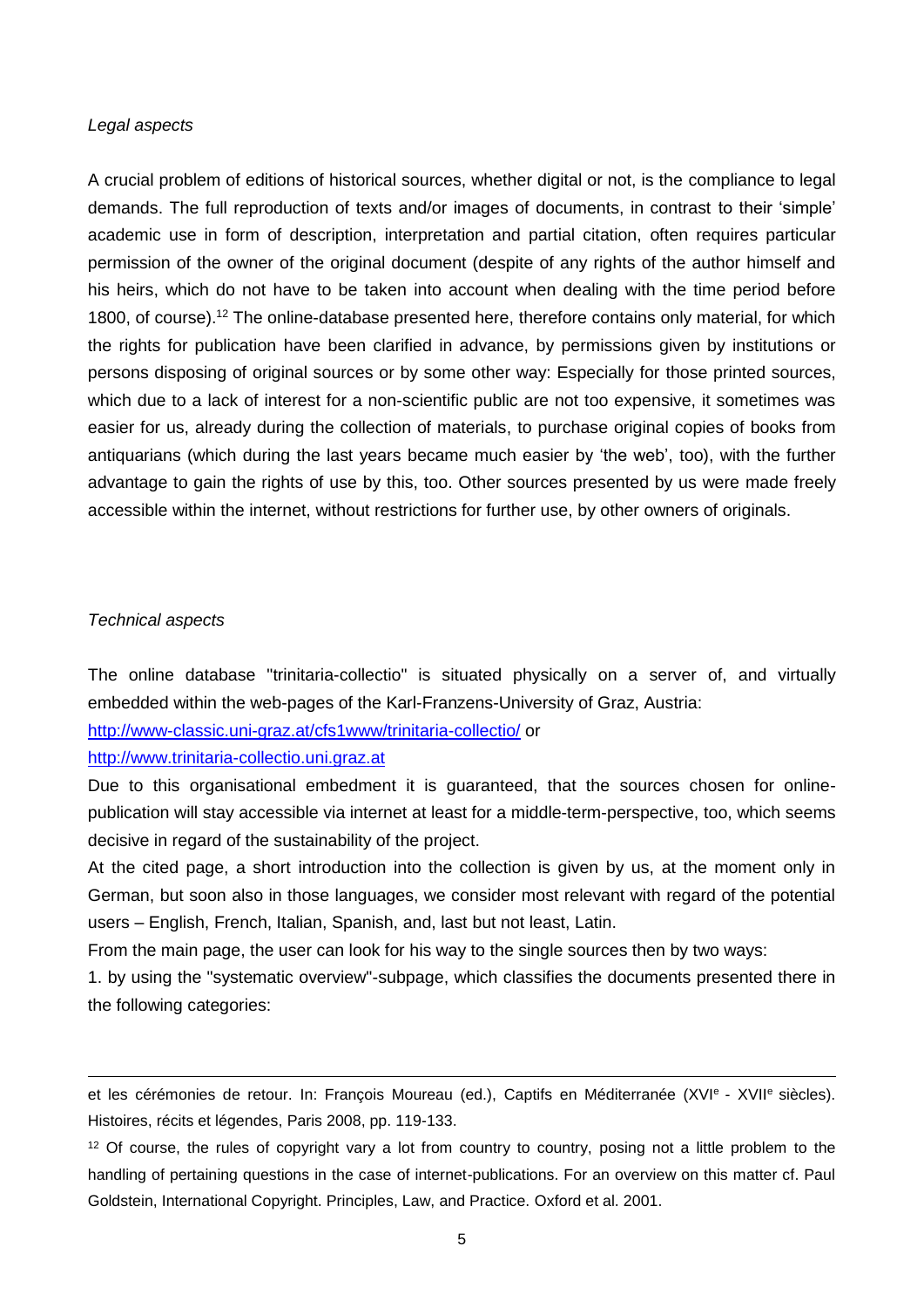Overviews and introductions into the history of the Trinitarian Order in general (17th and 18th cent.)

Overviews and introductions into the history of the Trinitarian Order in the Austrian Habsburg Monarchy and the Holy Roman Empire (17th and 18th cent.)

- Sources on the history of the Trinitarian order in general (17th and 18th cent.)
- Sources on the history of the Trinitarian order in the Austrian Habsburg Monarchy and the Holy Roman Empire (17th and 18th cent.)
- 2. by a chronological list of the sources collected

The texts – research contributions and sources (at the moment only printed ones) then can be called up individually and downloaded for free, either in their entireties, or chapter by chapter, depending on the length of the texts and the data volume thus necessary for their storage.

The single scanned pages with high quality solutions were first transformed into tif-files and then composed to pdf-files, each comprising some dozens of pages, for an optimal relation between image quality also for these compressed files, and download size, which does not exceed some MB per pdf-entity now available for the user (single contribution, single booklet or chapter of book), thus allowing on the one hand the download also by people who do not dispose of high-speed internet access and vast storage capacities, and on the other hand fast download for the average academic user, provided with maybe not newest, but good technical equipment and online-access. The losses in picture quality due to this procedure were low, as can be proved by accessing the online collection. Yet, there are several unclear pages, even some badly recognizable text parts left in some digitalised sources. Still, these are consequences not of the treatment of digital files, but of either the scanning resp. photographing process, or of the rather bad state of some originals used. The plan for an online database arose at a point of time, when we already had conducted inquiries for sources on the topic of the Trinitarian order for several times, and not all of the photocopies or photographs we had made were of optimal quality for later reproduction. This point was a major obstacle for us regarding the digital presentation of some sources, which can only be overcome gradually, due to the relevant sources being such scattered geographically. Some other original material simply is of such bad preservation – i.e. lacking or very soiled pages – that even the most careful reproduction process will deliver only 'deficient' images usable for online presentation. Despite of these difficulties still, we were able to produce high-quality images of nearly all of the pages of those texts that were held suitable for such a presentation at all.

The technical construction of the online-presentation itself on the basis of a html-structure, and the graphical design of it, was performed by the web designer and colleague of us in the field of sociology, Dirk Raith, who also disposed of the skills to conduct the data conversion process already sketched above, in order not to exceed the limits of reasonably usable data volumes whilst saving as much image solution as possible for the readability of the texts.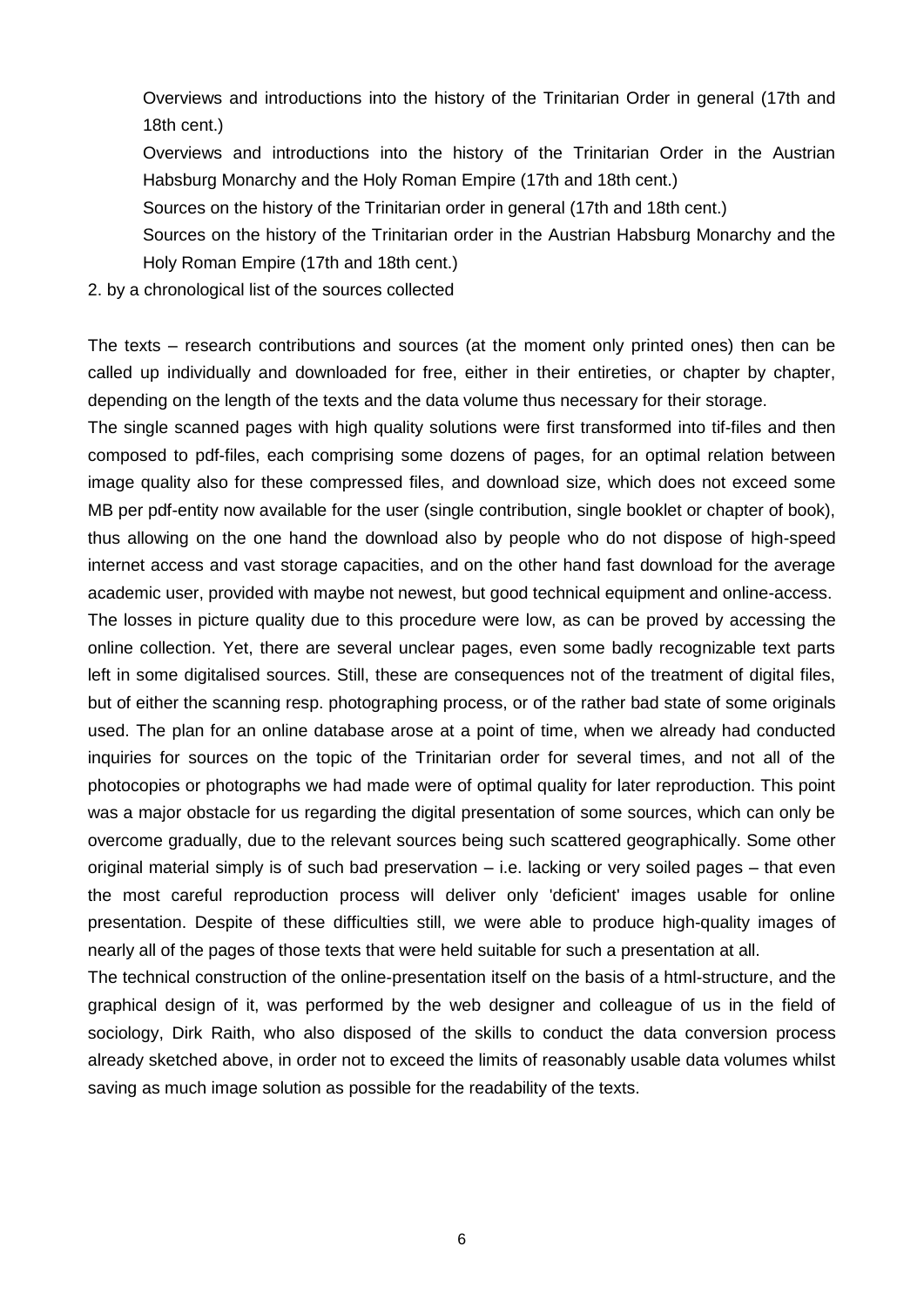### *Current and future contents*

At the moment (Oct. 2010), the following texts can be downloaded directly from <http://www-classic.uni-graz.at/cfs1www/trinitaria-collectio/> or [http://www.trinitaria-collectio.uni.graz.at](http://www.trinitaria-collectio.uni.graz.at/)

or from pages of other persons and institutions linked to that page:

Overviews and introductions into the history of the Trinitarian Order in the Austrian Habsburg Monarchy and the Holy Roman Empire (17th and 18th cent.) [research literature]:

Elisabeth Pauli, Der Orden der Allerheiligsten Dreifaltigkeit von der Erlösung der Gefangenen und seine Tätigkeit in den habsburgischen Ländern (1688-1783). In: Heidemarie Specht, Ralph Andraschek-Holzer (Hg.), Bettelorden in Mitteleuropa. Geschichte, Kunst, Spiritualität (= Beiträge zur Kirchengeschichte Niederösterreichs 15), St. Pölten 2008.

Thierry Knecht, Les religieux trinitaires déchaussés dans les Etats héréditaires des Habsbourg du siège de Vienne à l'érection de la Province Saint-Joseph (1683-1727) [1998ff]

Moritz Gmelin, Die Trinitarier oder Weißspanier in Österreich. In: Österreichische Vierteljahresschrift für katholische Theologie 10 (1871), p. 339-406.

Richard von Kralik, Geschichte des Trinitarierordens. Von seiner Gründung bis zur seiner zweiten Niederlassung in Österreich, Wien/Innsbruck/München s.a. [1920]

Furthermore, we have set links to the most important bibliographies on the Trinitarian order available in the www. [\(http://www.trinitarianhistory.org/](http://www.trinitarianhistory.org/) and [http://www.trinitari.org\)](http://www.trinitari.org/)

# Sources on the history of the Trinitarian order in general (17th and 18th cent.):

Pasquale Guasque, La Celeste institutione del Sacro Ordine della S.ma Trinita della Redentione delli schiavi con li Privilegii, Gratie & Indulgenze concesse a dett'ordine & alli Fratelli, Sorelle & Benefattori di esso. Velletri (Alfonso dell'Isola) 1640 (71 pp.).

N.N., Brevissimo compendio delle indulgenze, gratie e privilegi, concessi da'Sommi Pontefici, e confermati dalla felice memoria di Papa Urbano Ottavo all'Ordine & Archiconfraternità della Santissima Trinità della Redentione degli schiavi cattivati da'Barbari & Saraceni. Rome (Camera Apostolica) 1647 (45 pp.)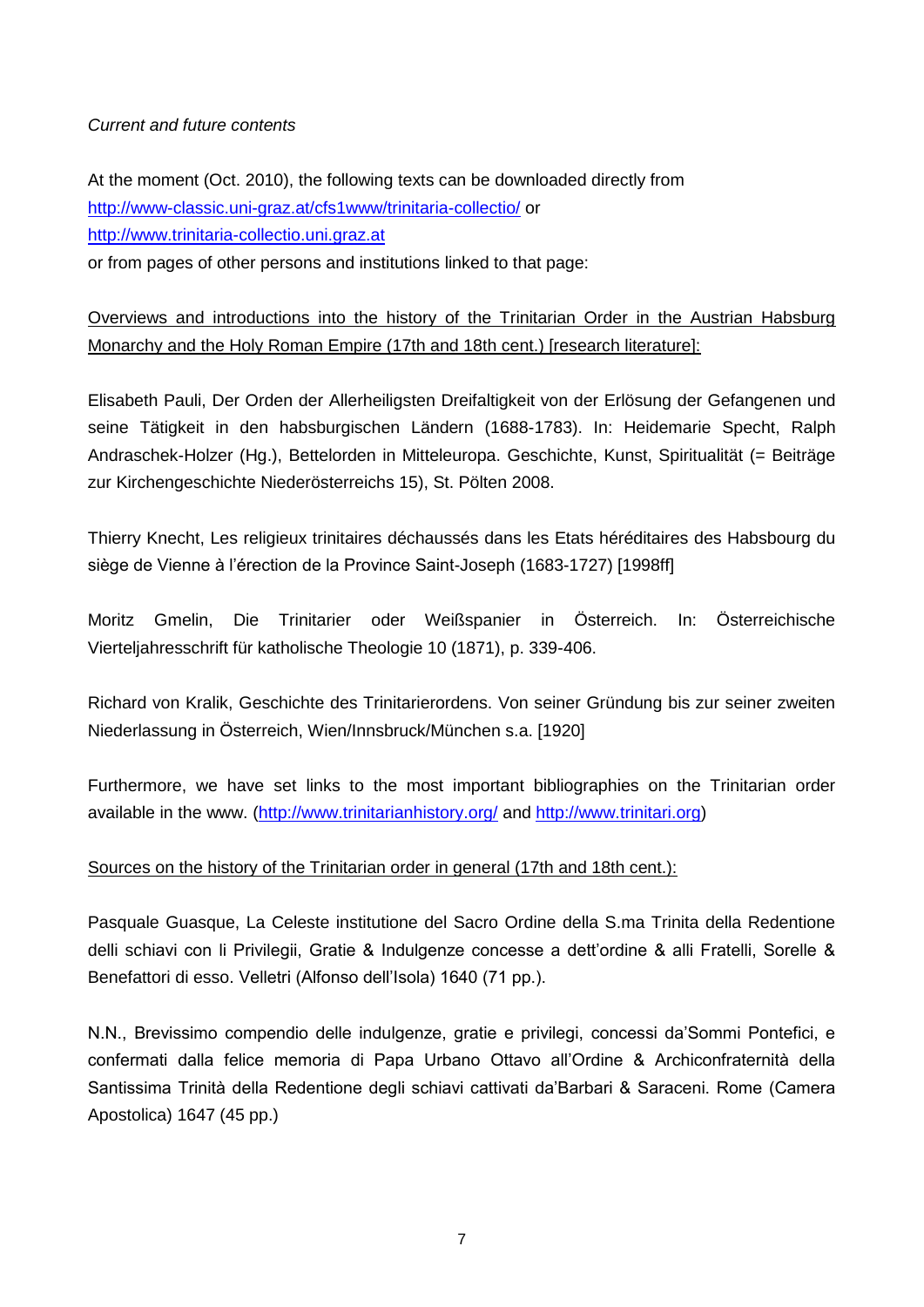Alfonso Dominici, Trattato delle miserie, che patiscono i fedeli Christiani schiavi de'barbari, & dell'Indulgenze che i Sommi Pontefici han concesse per il riscatto di quelli. Rome (Camera Apostolica) 1647 (50 pp.).

Francesco di S. Lorenzo, Compendio Memorabile dell'institutione, approbatione & progresso dell'Ordine della Santiss. Trinita del Riscatto [...]. Rome (Camera Apostolica) 1650 (64 pp.).

Sources on the history of the Trinitarian order in the Austrian Habsburg Monarchy and the Holy Roman Empire (17th and 18th cent.)

# a) works on the history of the order and the redemption activites in Central Europe

Joannes a S. Felice, Annalium Provinciae St. Josephi Ordinis Excalceatorum Sanctissimae Trinitatis Redeptionis Captivorum Libri Decem [...]. Vienna (Johann van Ghelen) 1739 (XXIV + 823 pp.).

Joannes a S. Felice, Triumphus Misericordiae, id est Sacrum Ordinis SSS. Trinitatis Institutum Redemptio Captivorum, cum Adjuncto Kalendario Ecclesiastico Historico Universi Ordinis [...]. Vienna (Johann van Ghelen) 1704 (XII + 255 pp.).

Lucas a S. Nicolao, Vindex Libertatis Christianae oder Sonders Beflissener Freyheit-Beschirmer deren unter tatarisch-türckischen Dienstbarkeit angeschlossenen Christen [...]. Tyrnau (Friedrich Gall) 1722 (X + 73 pp.).

Lucas a S. Nicolao, Vindex Libertatis, ein mit getreuester Vorsorge beflissener Schutz-Redner um die Freyheit deren in der beleidbahren Dienstbarkeit bey denen Türcken und Tataren angehaltenen Christen [...]. Wien (Johann J. Kürner) 1731 (192 pp.).

Engelbert von der Mutter Gottes, Rede auf die glückliche Erlösung der gefangenen Christen aus Algier [...] nach dem feyerlichen und allgemein-erfreulichen Einzug in die k.k. Haupt- und Residenzstadt Wien deren von den WW. EE. PP. Trinitariern der löbl. Provinz des Heil. Josephs durch [...] R.P. Bernardum a B.M.V. aus der Sclaverey befreyten Christen [...]. Wien (Leopold J. Kaliwoda) 1773.

# b) Lists of redeemed captives

Catalogus Captivorum Christianorum, Quos P.P. Discal. Provinciae S. Josephi, In Ditionibus Haereditariis Augustissimae Domus Austriacae Erectae, Ord. SSS. Trinitatis De Redemptione Captivorum, A Die I. Augusti Anni 1747. usque ad ultimam Aprilis Anni 1750. in Turcia, tam Europaea, quam Asiatica, uti & in Barbaria, aut persoluto lytro nativae libertati restituerunt, aut pecuniariis subsidiis ad eam recuperandam adjuverunt, Viennae Austriae, [1750]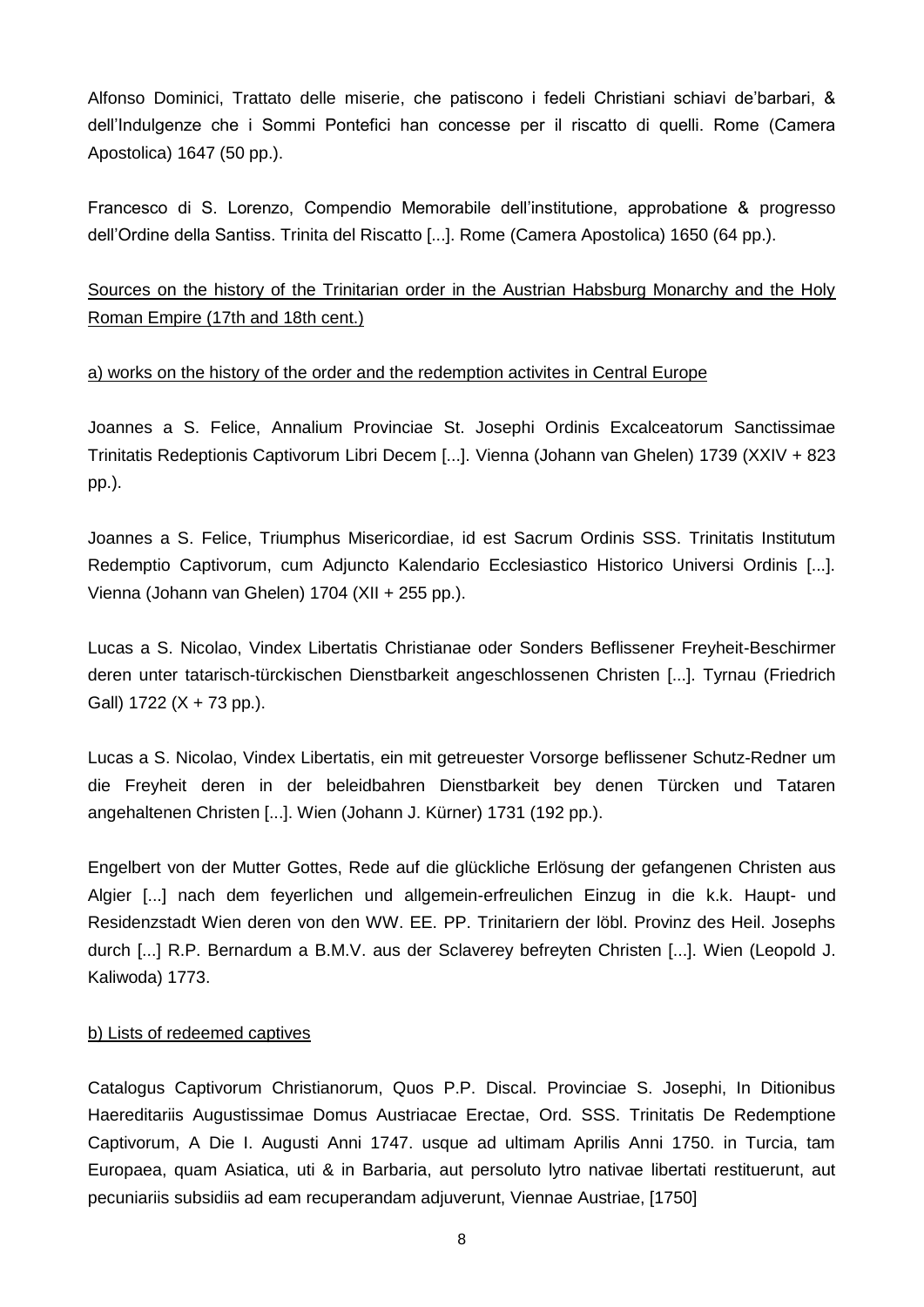Catalogus Captivorum Christianorum Quos PP. Discalceati Ordinis SSS. Trinitatis De Redemptione Captivorum, Provinciae S. Joseph In Ditionibus Haereditariis Augustissimae Domus Austriacae Erectae, Ab Anno 1756. usque ad Annum 1759. tam in Turcia Europaea, & Asiatica, quam in Barbaria ... adjuverunt, Viennae Austriae, [1759]

Catalogus Captivorum Christianorum, Provincia S. Josephi, Ordinis Discalceatorum SSS. Trinitatis De Redemptione Captivorum Erecta In Ditionibus Haereditariis Augustissimae Domus Austriacae, Ab Anno 1777 usque ad Annum 1780, tum Africanis in oris, praecipue Algerii, Mascherae, & Tripoli; tum in Turcia Europaea & Asiatica, aut persoluto lytro nativae libertati restituit, aut pecunariis subsidiis ad eam recuperandam adjuvit, Viennae [1780]

## c) Theological tractates, sermons and literature on sodalities

Christoval de la Anunciacion, Triunfos Austriacos o oraciones panegyricas [...]. Vienna (Johann van Ghelen) 1707 (88 pp.)

Franciscus Xaverius Brean, Lob- und Danck-Predig, als Ihro Römisch-Kayserlich- und Königlich Catholische Majestätten dem HErren deren Herr-Schaaren vor die eroberte Haupt-Vestung Belgrad, den 28. August-Monaths, an des H. Kirchen-Lehrers Augustini Fest [...] in des H. Stephans Thom-Kirchen feyerlichsten Danck erstatteten. Wiener-Neustadt (Samuel Müller) 1717.

Lucas a S. Nicolao, Geistliches Glück- und Freunden-Band zwischen Himmlischen Hülff-Geistern und Insassen der Erde [...] an deren Heil Engeln jährlicher Ehren-Begängnuß den 13ten Sonntag nach Pfingsten [...] in würdigen GOttes-Hauß deren Englischen Gliebds-Töchtern des Heiligen Patriarchen Dominici bey St. Anna zu Brünn in Mähren [...] Tyrnau (Friedrich Gall) 1721.

Josephus Egger, Kunst-volles Tugend-Bild auß denen Vollkommenheiten der drey-einfachen GOttheit entworffen. Welches der Heil. Joannes von Matha, grosser Regel-Vatter und wundersamer Ordens-Patriarch der allerheiligsten Dreyfaltigkeit von Erlösung deren Gefangenen, in sich selbsten mittels seiner vornehmsten Helden-Thaten verfertiget hatte. Wien (J.B. Schilgen) 1727.

Wenceslaus von Sinzendorf, Supremi entis entium Dei nostri magni unius et trini, coelis, angelis et hominibus inscrutabile esse. Des Allerhöchsten Weesen alles Weesen, Unseres Grossen, Dreyund Einfachen GOttes, denen Himmeln, Engeln und allen Menschen unergründliches Weesen [...]. o.O. o.J.